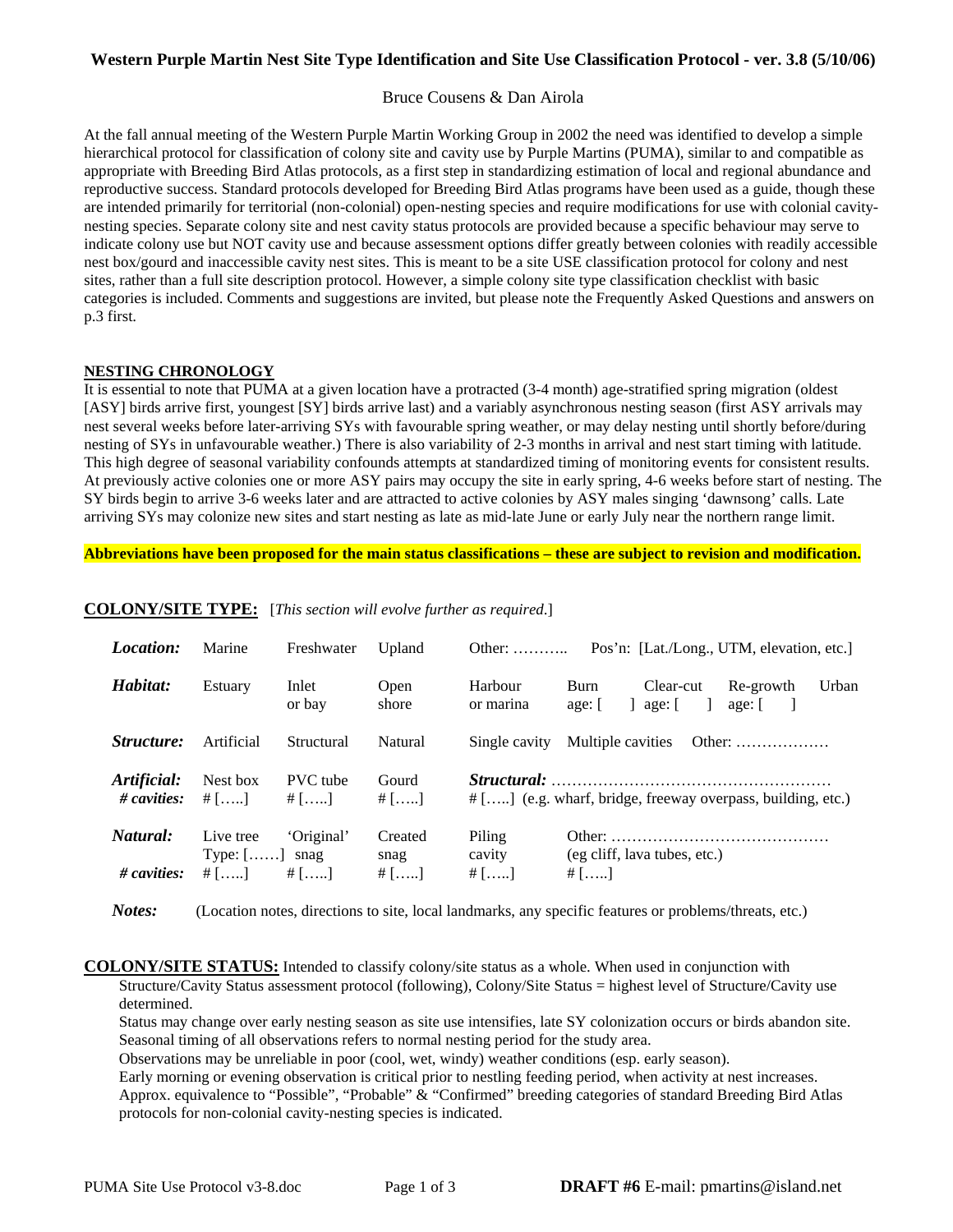| $\overline{\mathbf{U}}$ | Unoccupied:               | No PUMA observed nearby in 1 hr observation period during usual time of peak activity.<br>Monitor $\langle 2 \rangle$ hr after sunrise or $\langle 2 \rangle$ hr before sunset, esp. prior to nestling feeding activity locally.<br>Monitoring observations should coincide with the nestling feeding period in the area to be<br>conclusive (nesting timing can be highly variable over relatively short distances due to local climate<br>variables). |
|-------------------------|---------------------------|---------------------------------------------------------------------------------------------------------------------------------------------------------------------------------------------------------------------------------------------------------------------------------------------------------------------------------------------------------------------------------------------------------------------------------------------------------|
| $\overline{\mathbf{O}}$ | Observed:                 | Bird(s) observed near or high above potential nest site, feeding, etc., NOT using nesting structures                                                                                                                                                                                                                                                                                                                                                    |
| $\mathbf{P}$<br>(PO)    | Present:<br>("Possible")  | Bird(s) observed near defined <i>suitable nesting habitat</i> for area, NOT using nesting structures.<br>[optional, same as "Observed" UNLESS near known 'nesting habitat' type for area]                                                                                                                                                                                                                                                               |
| $\overline{OC}$<br>(PR) | Occupied:<br>("Probable") | Pair(s) of birds perched near or entering cavities or flying about potential nesting structures.<br>Birds observed repeatedly or for $>1$ hr "associated" with cavity (no direct evidence of nesting).<br>At least one of <i>Occupied</i> or <i>Roost</i> CAVITY STATUS behaviours observed (see listing below).<br>Adult male "dawnsong" calls heard continuously high above colony site in pre-dawn hours.                                            |
|                         | Active:<br>("Confirmed")  | At least one of <i>Active</i> CAVITY STATUS conditions/behaviours observed (see listing below).<br>At least one of <i>Occupied</i> or <i>Roost</i> CAVITY STATUS behaviours observed <i>repeatedly</i> (5 <i>days</i> ).<br>$[-$ = "Confirmed" breeding category of Breeding Bird Atlas protocol]                                                                                                                                                       |

**STRUCTURE/CAVITY STATUS:** Used at Occupied and Active nest colonies where cavity classification is desired. Status may change over nesting season as more pairs begin nesting. Seasonal timing of all observations refers to normal nesting period for the study area. Observations may be unreliable in poor (cool, wet, windy) weather conditions. Observation in early morning or evening is critical prior to nestling feeding period.

| $\overline{\mathbf{U}}$ | Unoccupied:                             |                                                                                          | No use by PUMA observed at structure/cavity in 1 hr observation period.<br>Monitor $\langle 2 \text{ hr} \rangle$ after sunrise or $\langle 2 \text{ hr} \rangle$ before sunset (esp. prior to nestling feeding period locally).<br>Requires monitoring during local incubation or nestling feeding period to be conclusive.                                                                                                                                                                                   |                                             |  |  |  |
|-------------------------|-----------------------------------------|------------------------------------------------------------------------------------------|----------------------------------------------------------------------------------------------------------------------------------------------------------------------------------------------------------------------------------------------------------------------------------------------------------------------------------------------------------------------------------------------------------------------------------------------------------------------------------------------------------------|---------------------------------------------|--|--|--|
| <b>UN</b><br>(OB)       | Unknown:<br>("Observed")                |                                                                                          | PUMA seen/heard nearby but not seen at nest structures (initial default cavity status)<br>[~ = "Observed" of COLONY/SITE STATUS and in Breeding Bird Atlas protocol]                                                                                                                                                                                                                                                                                                                                           |                                             |  |  |  |
| $\overline{OC}$         | Occupied:<br>("Possible")               |                                                                                          | Bird(s) seen entering, defending or guarding cavity, or adding nest material on one occasion or<br>on widely separated occasions; no regular or repeated cavity use observed<br>$\lbrack \sim$ = "Possible" nesting;, BUT For regular or repeated cavity use see " <i>Probable Nesting</i> " below]                                                                                                                                                                                                            |                                             |  |  |  |
| $\overline{\mathbf{R}}$ | Roost:                                  |                                                                                          | Bird(s) seen entering and remaining in cavity at dusk; it may be defended at other times                                                                                                                                                                                                                                                                                                                                                                                                                       |                                             |  |  |  |
| $\overline{\mathbf{A}}$ | Active:                                 | Nesting confirmed by direct inspection or indicated by diagnostic behaviour, as follows: |                                                                                                                                                                                                                                                                                                                                                                                                                                                                                                                |                                             |  |  |  |
| AC                      | Confirmed Nesting*:                     |                                                                                          | $Egg(s)$ or nestling(s) observed in nest cavity (incl. feeding at entrance, dead nestlings)<br>Characteristic nestling begging calls heard from within suspected nest cavity/structure.<br>[= "Confirmed" in part, of breeding bird atlas protocol]                                                                                                                                                                                                                                                            |                                             |  |  |  |
| ${\bf AI}$              | Inferred Nesting*:<br>$($ = "expected") |                                                                                          | at inaccessible or uninspected cavities, at least one of<br>- carrying food into cavity or frequent short visits during nestling period<br>- carrying fecal sacks out of cavity<br>- dead young observed below single (i.e. unambiguous) Occupied nest cavity<br>- newly fledged young at cavity, being fed by adults (i.e. not dispersing 'visitors')<br>- night roosting of fledged young in cavity (may be 'visitors' >7-10 days post-fledging)<br>[= "Confirmed" in part, of breeding bird atlas protocol] |                                             |  |  |  |
| AP                      | Probable Nesting:<br>$($ = "suspected") |                                                                                          | at inaccessible or uninspected cavities, at least one of<br>- frequent repeat visits to cavity over time<br>- dead young observed on ground below Occupied or apparently suitable nest cavity<br>- nest material carried into cavity repeatedly by pair of birds (i.e. not 'false' nest start)<br>- member of pair defending or guarding cavity (for $> 1/2$ hr)<br>- presumed incubation (female in box/cavity continually for $> 1/2$ hr)                                                                    |                                             |  |  |  |
|                         | PUMA Site Use Protocol v3-8.doc         |                                                                                          | Page 2 of 3                                                                                                                                                                                                                                                                                                                                                                                                                                                                                                    | <b>DRAFT</b> #6 E-mail: pmartins@island.net |  |  |  |